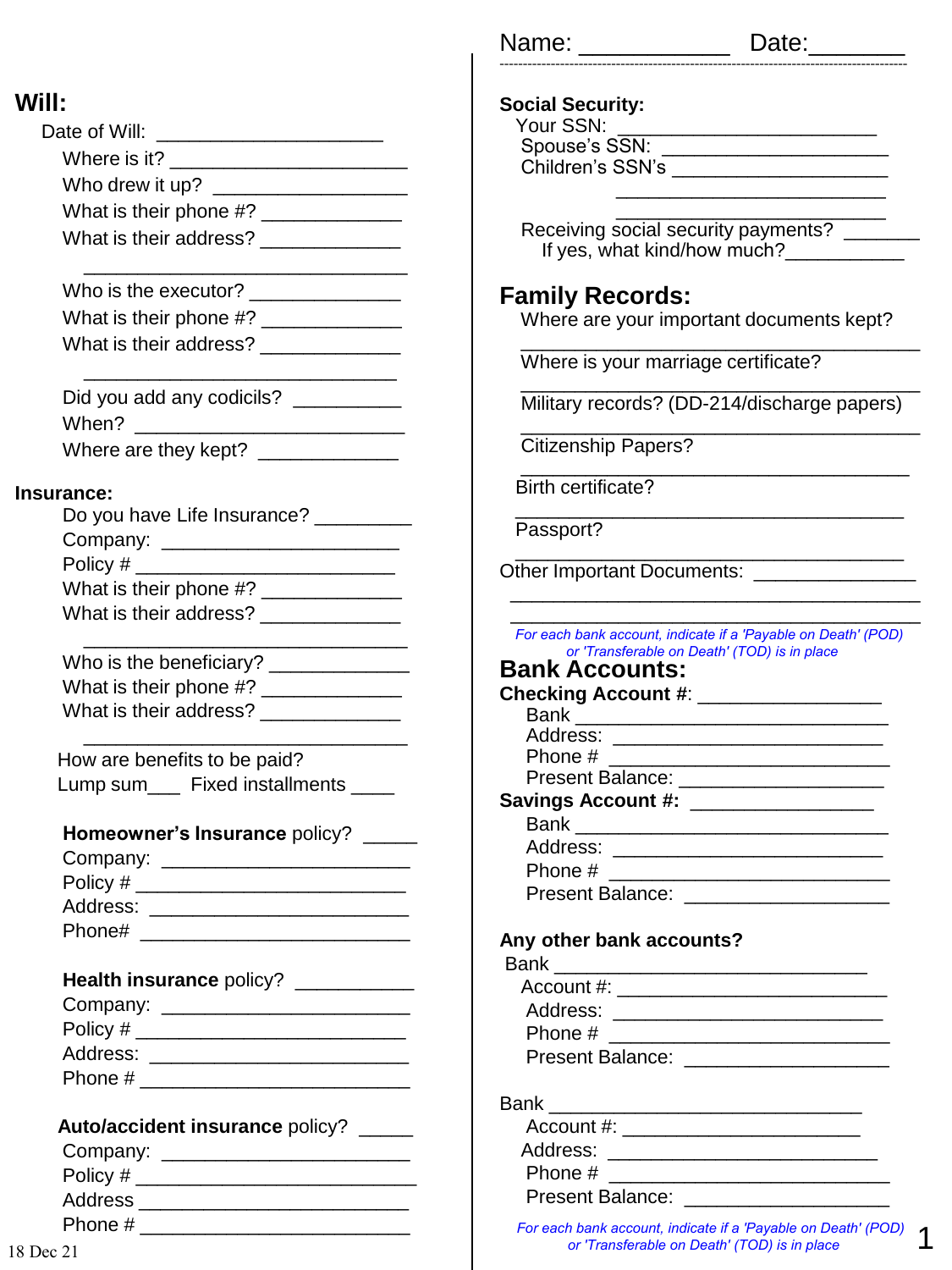#### **Business Interests:**

| Are you employed by a company? |
|--------------------------------|
| What is their phone #?         |
| What is their address?         |

\_\_\_\_\_\_\_\_\_\_\_\_\_\_\_\_\_\_\_\_\_\_\_\_\_\_\_\_\_\_

Do you own a business? \_\_\_\_\_\_\_\_\_ What is the business name? What is their phone #? \_\_\_\_\_\_\_\_\_\_\_\_\_ What is their address? \_\_\_\_\_\_\_\_\_\_\_\_\_

 $\frac{1}{2}$  , and the set of the set of the set of the set of the set of the set of the set of the set of the set of the set of the set of the set of the set of the set of the set of the set of the set of the set of the set

\_\_\_\_\_\_\_\_\_\_\_\_\_\_\_\_\_\_\_\_\_\_\_\_\_\_\_\_\_\_\_\_

Name of business partner(s) \_\_\_\_\_\_\_

Your percentage of business ownership: \_\_\_\_\_\_ Where are the contracts and important documents of the business kept?

Should survivor sell or continue the business?

\_\_\_\_\_\_\_\_\_\_\_\_\_\_\_\_\_\_\_\_\_\_\_\_\_\_\_\_\_\_\_\_\_ Who should survivor rely on for business advice? \_\_\_\_\_\_\_\_\_\_\_\_\_\_\_\_\_\_\_\_\_\_\_\_\_\_\_\_

\_\_\_\_\_\_\_\_\_\_\_\_\_\_\_\_\_\_\_\_\_\_\_\_\_\_\_\_\_\_\_\_

#### **Personal Property:**

| Are the household goods insured? |
|----------------------------------|
| Company: __                      |
| Policy #                         |
| What is their phone #?           |
| What is their address?           |

 Where are the title papers for the car? \_\_\_\_\_\_\_\_\_\_\_\_\_\_\_\_\_\_\_\_\_\_\_\_\_\_\_\_\_\_\_\_

Is there a loan on the car? Name/Contact Info for car loan company:

\_\_\_\_\_\_\_\_\_\_\_\_\_\_\_\_\_\_\_\_\_\_\_\_\_\_\_\_\_\_\_\_\_

\_\_\_\_\_\_\_\_\_\_\_\_\_\_\_\_\_\_\_\_\_\_\_\_\_\_\_\_\_\_\_\_

Do you have a safe deposit box? \_\_\_\_\_

Bank \_\_\_\_\_\_\_\_\_\_\_\_\_\_\_\_\_\_\_\_\_\_\_\_

Account #: \_\_\_\_\_\_\_\_\_\_\_\_\_\_\_\_\_\_\_\_

Address: \_\_\_\_\_\_\_\_\_\_\_\_\_\_\_\_\_\_\_\_\_

Phone # \_\_\_\_\_\_\_\_\_\_\_\_\_\_\_\_\_\_\_\_\_

Present Contents: \_\_\_\_\_\_\_\_\_\_\_\_\_\_

Where is the key? \_\_\_\_\_\_\_\_\_\_\_\_\_

Do you have any stocks and bonds? Where are they? \_\_\_\_\_\_\_\_\_\_\_\_\_\_\_

\_\_\_\_\_\_\_\_\_\_\_\_\_\_\_\_\_\_\_\_\_\_\_\_\_\_\_\_\_ Broker's name, address and phone: \_\_\_\_\_\_\_\_\_\_\_\_\_\_\_\_\_\_\_\_\_\_\_\_\_\_\_\_\_\_

\_\_\_\_\_\_\_\_\_\_\_\_\_\_\_\_\_\_\_\_\_\_\_\_\_\_\_\_\_ \_\_\_\_\_\_\_\_\_\_\_\_\_\_\_\_\_\_\_\_\_\_\_\_\_\_\_\_\_

| Name: | Date: |
|-------|-------|
|-------|-------|

----------------------------------------------------------------------------------------

| <b>U.S. Security And War Bonds:</b>                                                               |
|---------------------------------------------------------------------------------------------------|
| Do you own any of these bonds?                                                                    |
| Does your spouse own any?                                                                         |
| Are you designated as co-owner?                                                                   |
| May survivor cash bonds without delay?                                                            |
| Do you have a list of bonds by serial<br>number and denomination? __________                      |
|                                                                                                   |
| <b>Real Estate:</b>                                                                               |
| Do you own real estate? ____________<br>Address:<br><u> 1980 - Andrea Andrew Maria (h. 1980).</u> |
| Where do you keep the deed?                                                                       |
| Is the property held jointly? _____________                                                       |
| Name of joint owner: __________________                                                           |
| Mortgage on this property?                                                                        |
| Where is your copy of the mortgage?                                                               |
| Where do you keep payment records?                                                                |
| Name of mortgage lender:                                                                          |
| Address:                                                                                          |
| Phone #:                                                                                          |
| Is the property insured?                                                                          |
|                                                                                                   |
|                                                                                                   |
| Address:                                                                                          |
| Phone#<br>Where are the real estate tax records?                                                  |
|                                                                                                   |
| Do you own a cemetery plot? ____                                                                  |
| Where?                                                                                            |
| Does your spouse own a cemetery plot? _                                                           |
| Where?                                                                                            |
| Where are the cemetery plot deeds?                                                                |
|                                                                                                   |
| Own any other real estate? ________                                                               |
|                                                                                                   |
|                                                                                                   |
|                                                                                                   |
|                                                                                                   |
|                                                                                                   |

\_\_\_\_\_\_\_\_\_\_\_\_\_\_\_\_\_\_\_\_\_\_\_\_\_\_\_\_